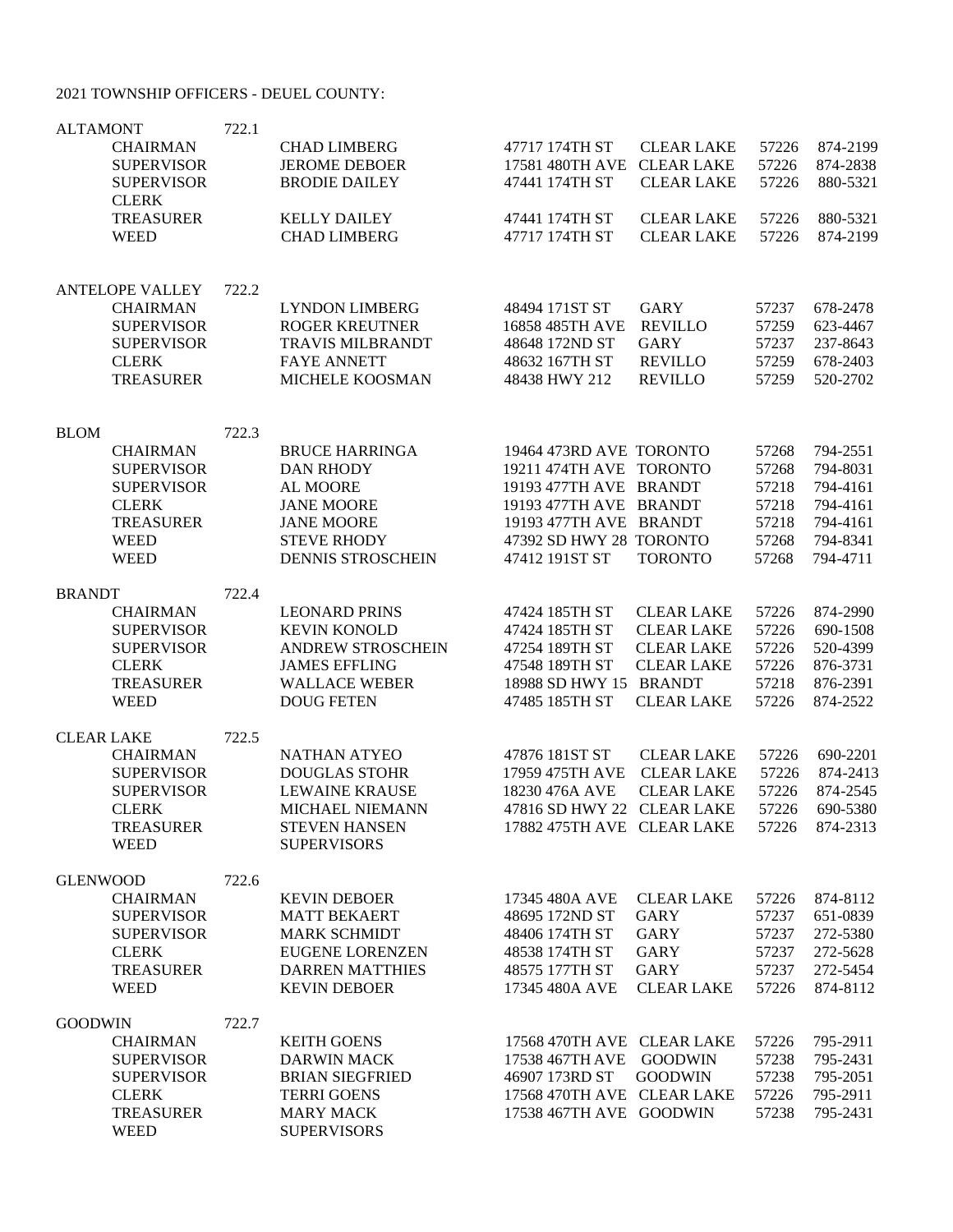| <b>GRANGE</b>   |                   | 722.8   |                           |                            |                   |       |                    |
|-----------------|-------------------|---------|---------------------------|----------------------------|-------------------|-------|--------------------|
|                 | <b>CHAIRMAN</b>   |         | <b>GARRY KRAUSE</b>       | 19218 470TH AVE ESTELLINE  |                   | 57234 | 873-2860           |
|                 | <b>SUPERVISOR</b> |         | <b>KEVIN FOSTER</b>       | 19345 467TH AVE ESTELLINE  |                   | 57234 | 873-2895           |
|                 | <b>SUPERVISOR</b> |         | <b>DWAYNE GORDER</b>      | 19052 471ST AVE ESTELLINE  |                   | 57234 | 873-2824           |
|                 | <b>CLERK</b>      |         | <b>GRANT HOLDEN</b>       | 19211 467TH AVE ESTELLINE  |                   | 57234 | 691-1901           |
|                 | <b>TREASURER</b>  |         | <b>JEFF WATT</b>          | 46952 195TH ST             | <b>ESTELLINE</b>  | 57234 | 690-5193           |
|                 |                   |         |                           |                            |                   |       |                    |
|                 | <b>WEED</b>       |         | <b>GARRY KRAUSE</b>       | 19218 470TH AVE ESTELLINE  |                   | 57234 | 881-6685           |
| <b>HAVANA</b>   |                   | 722.9   |                           |                            |                   |       |                    |
|                 | <b>CHAIRMAN</b>   |         | <b>HARVEY GOENS</b>       | 46735 179TH ST             | <b>GOODWIN</b>    | 57238 | 874-2969           |
|                 | <b>SUPERVISOR</b> |         | RONALD MOLENGRAAF         | 18333 469TH AVE CLEAR LAKE |                   | 57226 | 874-2970           |
|                 | <b>SUPERVISOR</b> |         | <b>COREY MAALAND</b>      | 17863 470TH AVE CLEAR LAKE |                   | 57226 | 874-8146           |
|                 |                   |         |                           |                            |                   |       |                    |
|                 | <b>CLERK</b>      |         | MICHAEL L SCHIEFELBEIN    | 18262 470TH AVE CLEAR LAKE |                   | 57226 | 874-2929           |
|                 | <b>TREASURER</b>  |         | <b>STEVE FINNEGAN</b>     | 47248 179TH ST             | <b>CLEAR LAKE</b> | 57226 | 874-2976           |
|                 | <b>WEED</b>       |         | <b>ENTIRE BOARD</b>       |                            |                   |       |                    |
|                 |                   | 722.10  |                           |                            |                   |       |                    |
| <b>HERRICK</b>  | <b>CHAIRMAN</b>   |         | <b>MONTE WINROW</b>       | 18224 486TH AVE GARY       |                   | 57237 | 272-5760           |
|                 |                   |         |                           | 48421 181ST ST             |                   |       |                    |
|                 | <b>SUPERVISOR</b> |         | <b>DENNIS TOFT</b>        |                            | <b>GARY</b>       | 57237 | 272-5211           |
|                 | <b>SUPERVISOR</b> |         | <b>MIKE HUNT</b>          | 17927 484TH AVE GARY       |                   | 57237 | 272-7707           |
|                 | <b>CLERK</b>      |         | <b>RICK SEVERSON</b>      | 18266 483RD AVE GARY       |                   | 57237 | 874-2926           |
|                 | <b>TREASURER</b>  |         | <b>MIKE HINSVARK</b>      | <b>605 HERRICK ST</b>      | <b>GARY</b>       | 57237 | 880-3986           |
|                 | <b>WEED</b>       |         | <b>ALL SUPERVISORS</b>    |                            |                   |       |                    |
|                 |                   |         |                           |                            |                   |       |                    |
| <b>HIDEWOOD</b> |                   | 722.11  |                           |                            |                   |       |                    |
|                 | <b>CHAIRMAN</b>   |         | <b>LARRY DAHL</b>         | 46940 189TH ST             | <b>ESTELLINE</b>  | 57234 | 873-2847           |
|                 | <b>SUPERVISOR</b> |         | <b>VINCE PARKER</b>       | 18459 469TH AVE CLEAR LAKE |                   | 57226 | 874-2955           |
|                 | <b>SUPERVISOR</b> |         | <b>DAN KRAUSE</b>         | 18940 470TH AVE ESTELLINE  |                   | 57234 | 873-2622           |
|                 | <b>CLERK</b>      |         | <b>AARON DAHL</b>         | 47142 188TH ST             | <b>ESTELLINE</b>  | 57234 | 876-2323           |
|                 | <b>TREASURER</b>  |         | <b>CRAIG HARMS</b>        | 46857 188TH ST             | <b>ESTELLINE</b>  |       | 57234(712)540-0357 |
|                 | <b>WEED</b>       |         | <b>TUCKER PARKER</b>      | 18461 469TH AVE CLEAR LAKE |                   | 57226 | 881-2321           |
|                 |                   |         |                           |                            |                   |       |                    |
| <b>LOWE</b>     |                   | 722.12  |                           | 16761 481ST AVE REVILLO    |                   |       |                    |
|                 | <b>CHAIRMAN</b>   |         | ALLEN BRANDENBURGER       |                            |                   | 57259 | 623-4535           |
|                 | <b>SUPERVISOR</b> |         | <b>CHARLES MEYER</b>      | 16765 482ND AVE REVILLO    |                   | 57259 | 623-4272           |
|                 | <b>SUPERVISOR</b> |         | <b>GARY MAGEDANZ</b>      | 16851 479TH AVE REVILLO    |                   | 57259 | 623-4225           |
|                 | <b>CLERK</b>      |         | <b>DOUG MEYER</b>         | 48138 168TH ST             | <b>REVILLO</b>    | 57259 | 623-4501           |
|                 | <b>TREASURER</b>  |         | <b>ALAN LOUNSBERY</b>     | 48303 167TH ST             | <b>REVILLO</b>    | 57259 | 623-4418           |
| <b>NORDEN</b>   |                   |         |                           |                            |                   |       |                    |
|                 | <b>CHAIRMAN</b>   | 722.13  | <b>LARRY KJENSTAD</b>     | 48074 189TH ST             | <b>BRANDT</b>     | 57218 | 876-2331           |
|                 |                   |         |                           |                            |                   |       |                    |
|                 | <b>SUPERVISOR</b> |         | <b>MARLO MUNDAHL</b>      | 48226 187TH ST             | <b>BRANDT</b>     | 57218 | 876-2791           |
|                 | <b>SUPERVISOR</b> |         | DARALD BAUMAN             | 18477 485TH AVE GARY       |                   | 57237 | 876-2421           |
|                 | <b>CLERK</b>      |         | <b>NATHAN TJADEN</b>      | 18520 479TH AVE BRANDT     |                   | 57218 | 876-3631           |
|                 | <b>TREASURER</b>  |         | <b>DAVID SEVERSON</b>     | 18451 485TH AVE GARY       |                   | 57237 | 876-3251           |
|                 | <b>WEED</b>       |         | <b>MARLIN BAUMAN</b>      | 48357 185TH ST             | <b>GARY</b>       | 57237 | 876-3081           |
| <b>PORTLAND</b> |                   |         |                           |                            |                   |       |                    |
|                 | <b>CHAIRMAN</b>   | 722.143 | <b>CASEY MAGEDANZ</b>     | 47705 US HWY 212 REVILLO   |                   | 57259 | 623-4222           |
|                 |                   |         |                           |                            |                   |       |                    |
|                 | <b>SUPERVISOR</b> |         | <b>NORMAN SCHAFER</b>     | 47354 169TH ST             | STRANDBURG 57265  |       | 795-3301           |
|                 | <b>SUPERVISOR</b> |         | <b>CALVIN MUSCH</b>       | 16850 476TH AVE REVILLO    |                   | 57259 | 623-4360           |
|                 | <b>CLERK</b>      |         | <b>CHRISTINA MAGEDANZ</b> | 47705 US HWY 212 REVILLO   |                   | 57259 | 623-4222           |
|                 | <b>TREASURER</b>  |         | <b>DARIN STRICHERZ</b>    | 16621 SD HWY 15 REVILLO    |                   | 57259 | 623-4810           |
|                 | <b>WEED</b>       |         | <b>ALL OFFICERS</b>       |                            |                   |       |                    |